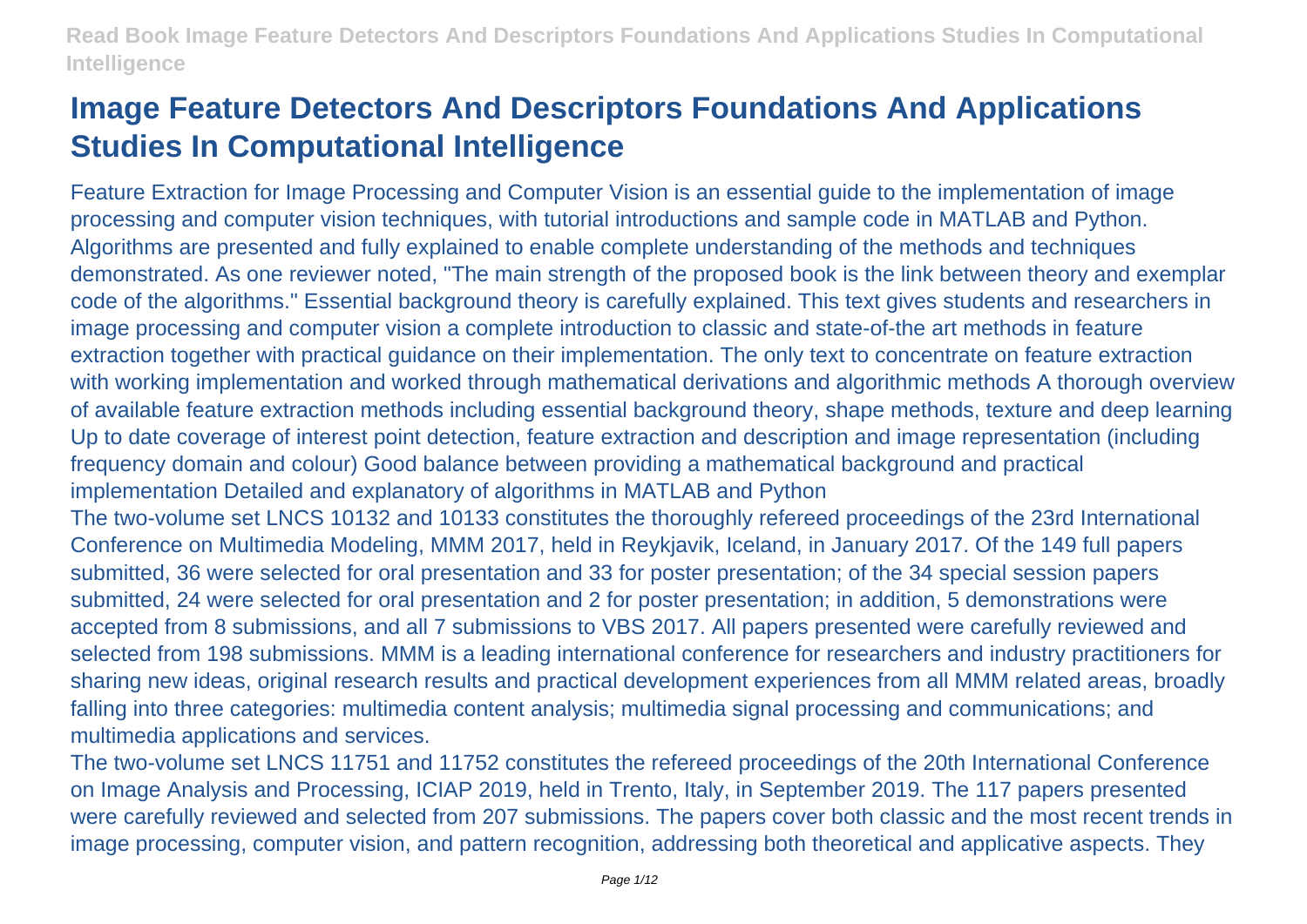are organized in the following topical sections: Video Analysis and Understanding; Pattern Recognition and Machine Learning; Deep Learning; Multiview Geometry and 3D Computer Vision; Image Analysis, Detection and Recognition; Multimedia; Biomedical and Assistive Technology; Digital Forensics; Image processing for Cultural Heritage. This volume constitutes the refereed proceedings of the 21st Scandinavian Conference on Image Analysis, SCIA 2019, held in Norrköping, Sweden, in June 2019. The 40 revised papers presented were carefully reviewed and selected from 63 submissions. The contributions are structured in topical sections on Deep convolutional neural networks; Feature extraction and image analysis; Matching, tracking and geometry; and Medical and biomedical image analysis.? The fields of computer vision and image processing are constantly evolving as new research and applications in these areas emerge. Staying abreast of the most up-to-date developments in this field is necessary in order to promote further research and apply these developments in real-world settings. Computer Vision: Concepts, Methodologies, Tools, and Applications is an innovative reference source for the latest academic material on development of computers for gaining understanding about videos and digital images. Highlighting a range of topics, such as computational models, machine learning, and image processing, this multi-volume book is ideally designed for academicians, technology professionals, students, and researchers interested in uncovering the latest innovations in the field.

This book gathers the proceedings of the 3rd International Conference on Advanced Intelligent Systems and Informatics 2017 (AISI2017), which took place in Cairo, Egypt from September 9 to 11, 2017. This international and interdisciplinary conference, which highlighted essential research and developments in the field of informatics and intelligent systems, was organized by the Scientific Research Group in Egypt (SRGE). The book's content is divided into five main sections: Intelligent Language Processing, Intelligent Systems, Intelligent Robotics Systems, Informatics, and the Internet of Things.

This book provides insights into the research in the fields of artificial intelligence in combination with Internet of Things (IoT) technologies. Today, the integration of artificial intelligence and IoT technologies is attracting considerable interest from both researchers and developers from academic fields and industries around the globe. It is foreseeable that the next generation of IoT research will focus on artificial intelligence/beyond artificial intelligence approaches. The rapidly growing numbers of artificial intelligence algorithms and big data solutions have significantly increased the number of potential applications for IoT technologies, but they have also created new challenges for the artificial intelligence community. This book shares the latest scientific advances in this area. supporting the Conference.

Deep learning algorithms have brought a revolution to the computer vision community by introducing non-traditional and efficient Page 2/12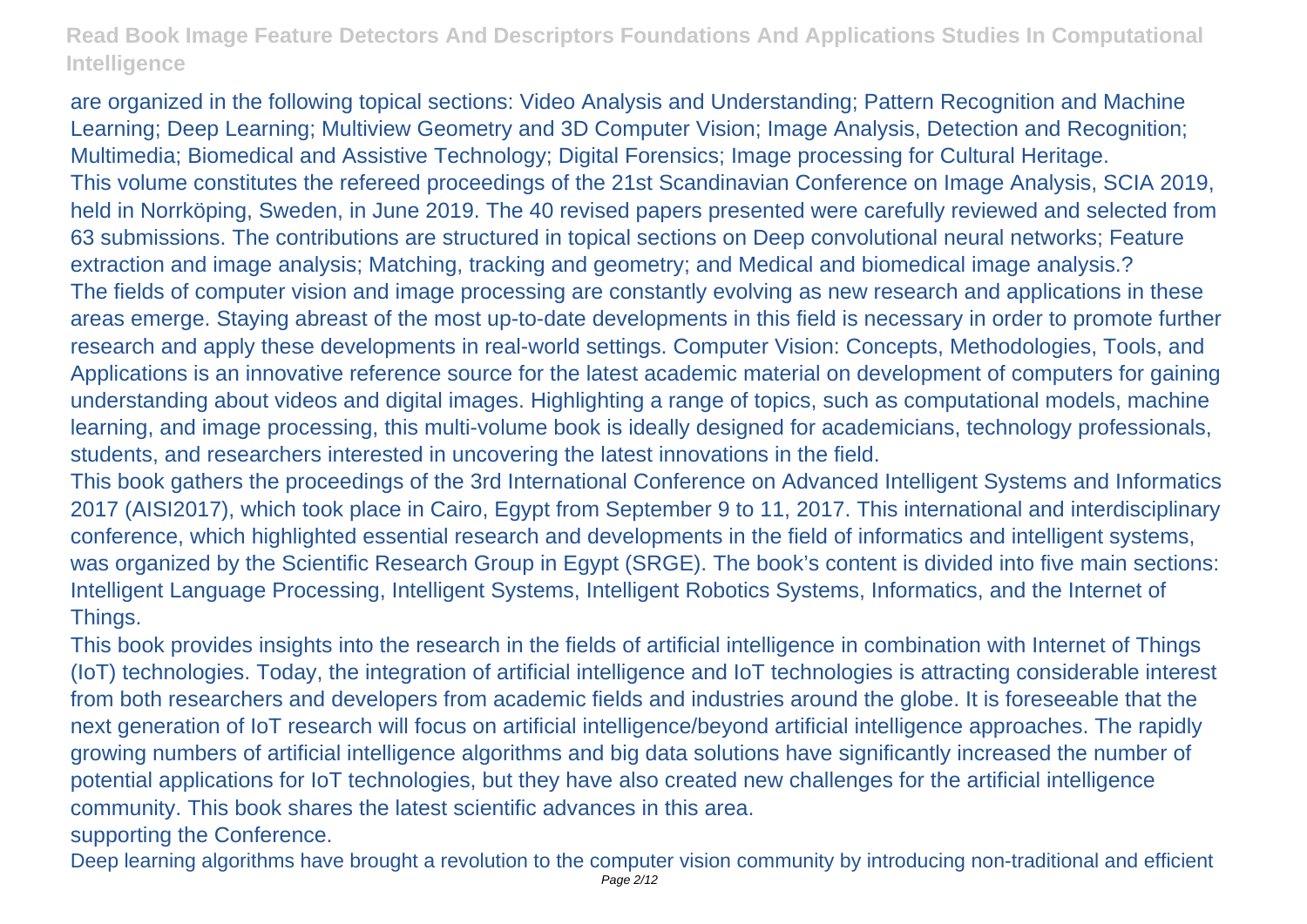solutions to several image-related problems that had long remained unsolved or partially addressed. This book presents a collection of eleven chapters where each individual chapter explains the deep learning principles of a specific topic, introduces reviews of up-to-date techniques, and presents research findings to the computer vision community. The book covers a broad scope of topics in deep learning concepts and applications such as accelerating the convolutional neural network inference on fieldprogrammable gate arrays, fire detection in surveillance applications, face recognition, action and activity recognition, semantic segmentation for autonomous driving, aerial imagery registration, robot vision, tumor detection, and skin lesion segmentation as well as skin melanoma classification. The content of this book has been organized such that each chapter can be read independently from the others. The book is a valuable companion for researchers, for postgraduate and possibly senior undergraduate students who are taking an advanced course in related topics, and for those who are interested in deep learning with applications in computer vision, image processing, and pattern recognition.

Computer Vision Metrics provides an extensive survey and analysis of over 100 current and historical feature description and machine vision methods, with a detailed taxonomy for local, regional and global features. This book provides necessary background to develop intuition about why interest point detectors and feature descriptors actually work, how they are designed, with observations about tuning the methods for achieving robustness and invariance targets for specific applications. The survey is broader than it is deep, with over 540 references provided to dig deeper. The taxonomy includes search methods, spectra components, descriptor representation, shape, distance functions, accuracy, efficiency, robustness and invariance attributes, and more. Rather than providing 'how-to' source code examples and shortcuts, this book provides a counterpoint discussion to the many fine opencv community source code resources available for hands-on practitioners.

This book presents a thorough and detailed guide to image registration, outlining the principles and reviewing state-of-the-art tools and methods. The book begins by identifying the components of a general image registration system, and then describes the design of each component using various image analysis tools. The text reviews a vast array of tools and methods, not only describing the principles behind each tool and method, but also measuring and comparing their performances using synthetic and real data. Features: discusses similarity/dissimilarity measures, point detectors, feature extraction/selection and homogeneous/heterogeneous descriptors; examines robust estimators, point pattern matching algorithms, transformation functions, and image resampling and blending; covers principal axes methods, hierarchical methods, optimization-based methods, edge-based methods, model-based methods, and adaptive methods; includes a glossary, an extensive list of references, and an appendix on PCA.

The four-volume set comprising LNCS volumes 5302/5303/5304/5305 constitutes the refereed proceedings of the 10th European Conference on Computer Vision, ECCV 2008, held in Marseille, France, in October 2008. The 243 revised papers presented were carefully reviewed and selected from a total of 871 papers submitted. The four books cover the entire range of current issues in computer vision. The papers are organized in topical sections on recognition, stereo, people and face recognition, object tracking,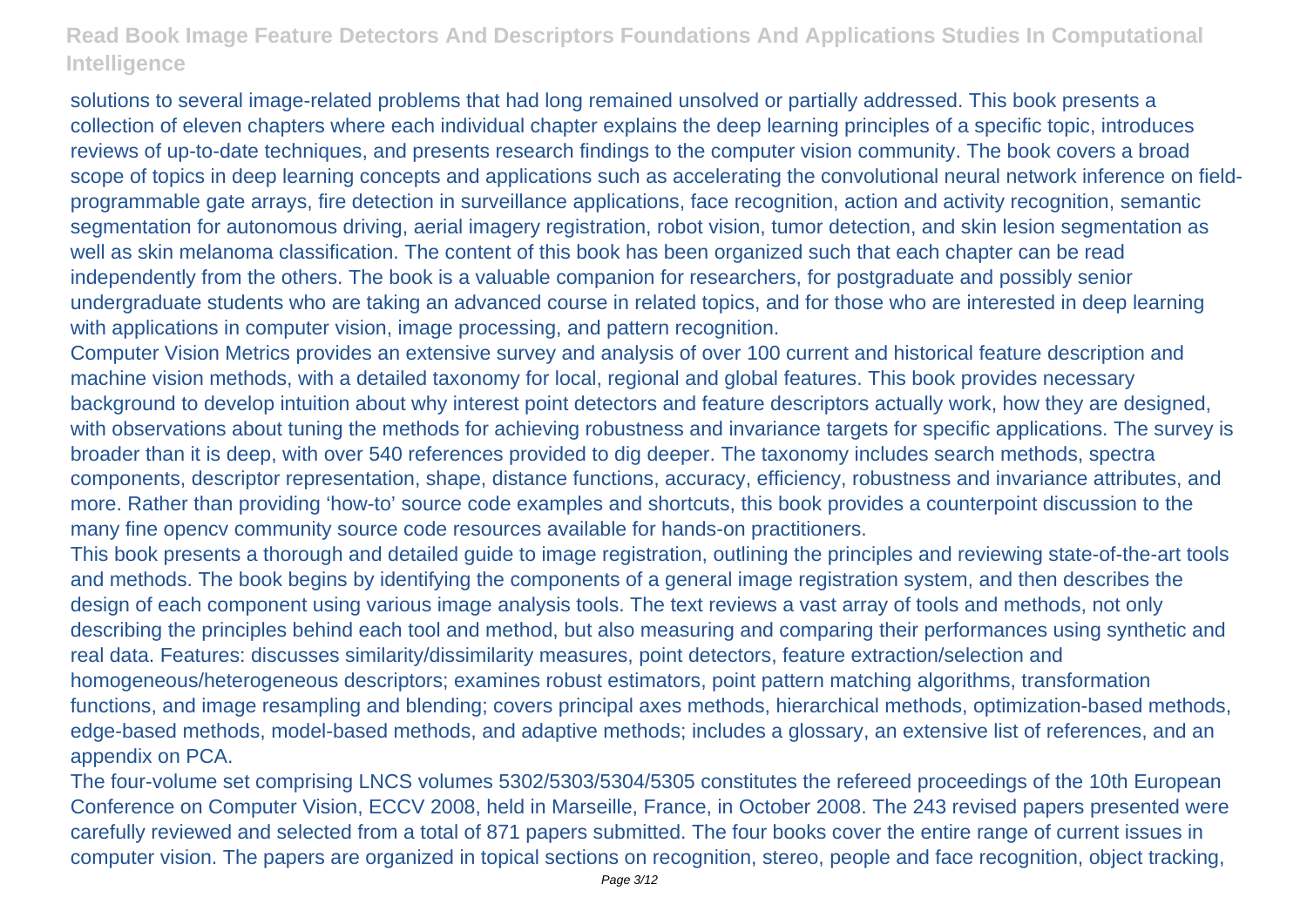matching, learning and features, MRFs, segmentation, computational photography and active reconstruction. More than 30 leading experts from around the world provide comprehensive coverage of various branches of face image analysis, making this text a valuable asset for students, researchers, and practitioners engaged in the study, research, and development of face image analysis techniques.

The three-volume set, consisting of LNCS 9008, 9009, and 9010, contains carefully reviewed and selected papers presented at 15 workshops held in conjunction with the 12th Asian Conference on Computer Vision, ACCV 2014, in Singapore, in November 2014. The 153 full papers presented were selected from numerous submissions. LNCS 9008 contains the papers selected for the Workshop on Human Gait and Action Analysis in the Wild, the Second International Workshop on Big Data in 3D Computer Vision, the Workshop on Deep Learning on Visual Data, the Workshop on Scene Understanding for Autonomous Systems and the Workshop on Robust Local Descriptors for Computer Vision. LNCS 9009 contains the papers selected for the Workshop on Emerging Topics on Image Restoration and Enhancement, the First International Workshop on Robust Reading, the Second Workshop on User-Centred Computer Vision, the International Workshop on Video Segmentation in Computer Vision, the Workshop: My Car Has Eyes: Intelligent Vehicle with Vision Technology, the Third Workshop on E-Heritage and the Workshop on Computer Vision for Affective Computing. LNCS 9010 contains the papers selected for the Workshop on Feature and Similarity for Computer Vision, the Third International Workshop on Intelligent Mobile and Egocentric Vision and the Workshop on Human Identification for Surveillance.

Mapping and localization are two essential tasks in autonomous mobile robotics. Due to the unavoidable noise that sensors present, mapping algorithms usually rely on loop closure detection techniques, which entail the correct identification of previously seen places to reduce the uncertainty of the resulting maps. This book deals with the problem of generating topological maps of the environment using efficient appearance-based loop closure detection techniques. Since the quality of a visual loop closure detection algorithm is related to the image description method and its ability to index previously seen images, several methods for loop closure detection adopting different approaches are developed and assessed. Then, these methods are used in three novel topological mapping algorithms. The results obtained indicate that the solutions proposed attain a better performance than several state-of-the-art approaches. To conclude, given that loop closure detection is also a key component in other research areas, a multi-threaded image mosaicing algorithm is proposed. This approach makes use of one of the loop closure detection techniques previously introduced in order to find overlapping pairs between images and finally obtain seamless mosaics of different environments in a reasonable amount of time.

Computer Vision: Algorithms and Applications explores the variety of techniques commonly used to analyze and interpret images. It also describes challenging real-world applications where vision is being successfully used, both for specialized applications such as medical imaging, and for fun, consumer-level tasks such as image editing and stitching, which students can apply to their own personal photos and videos. More than just a source of "recipes," this exceptionally authoritative and comprehensive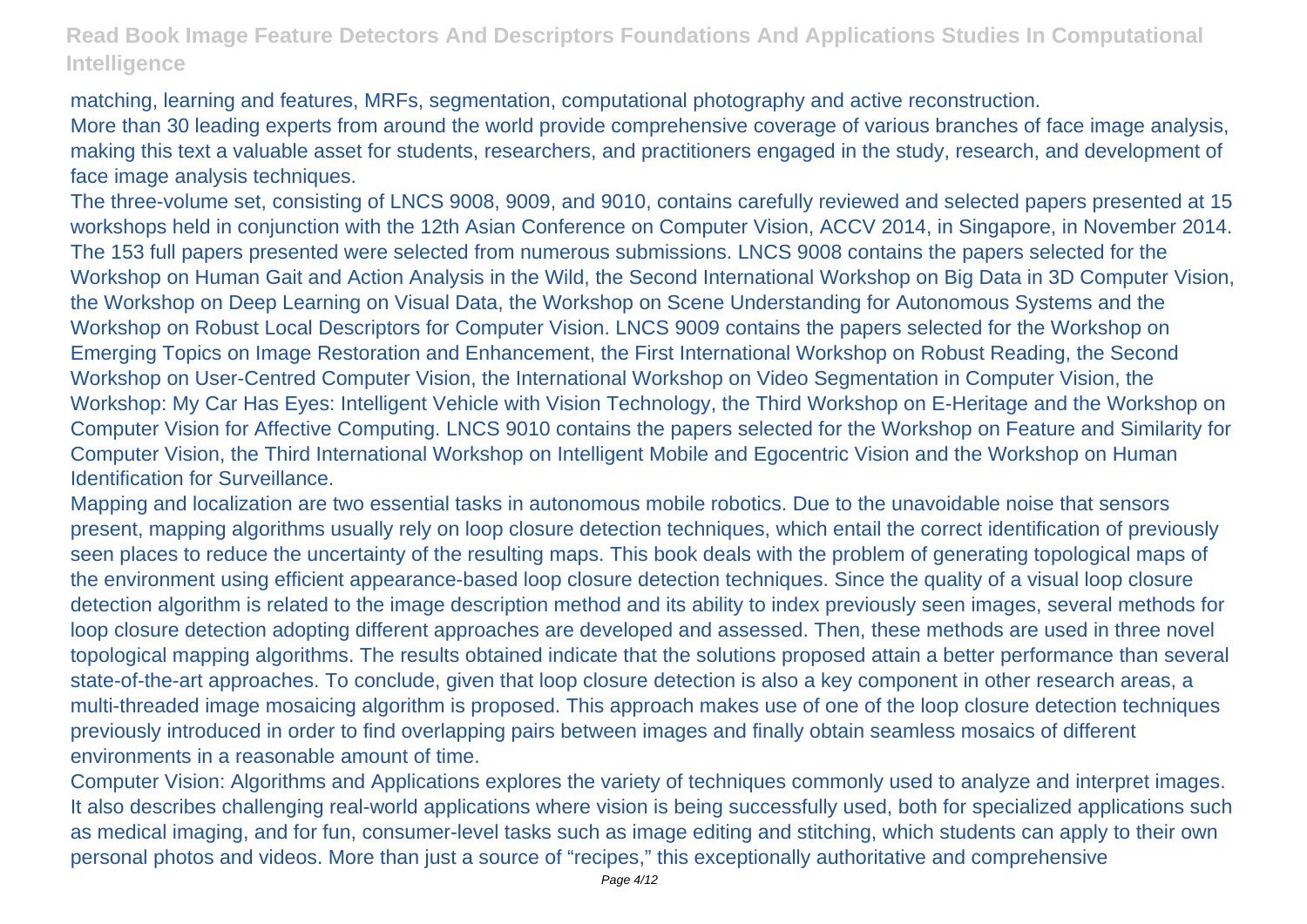textbook/reference also takes a scientific approach to basic vision problems, formulating physical models of the imaging process before inverting them to produce descriptions of a scene. These problems are also analyzed using statistical models and solved using rigorous engineering techniques. Topics and features: structured to support active curricula and project-oriented courses, with tips in the Introduction for using the book in a variety of customized courses; presents exercises at the end of each chapter with a heavy emphasis on testing algorithms and containing numerous suggestions for small mid-term projects; provides additional material and more detailed mathematical topics in the Appendices, which cover linear algebra, numerical techniques, and Bayesian estimation theory; suggests additional reading at the end of each chapter, including the latest research in each sub-field, in addition to a full Bibliography at the end of the book; supplies supplementary course material for students at the associated website, http://szeliski.org/Book/. Suitable for an upper-level undergraduate or graduate-level course in computer science or engineering, this textbook focuses on basic techniques that work under real-world conditions and encourages students to push their creative boundaries. Its design and exposition also make it eminently suitable as a unique reference to the fundamental techniques and current research literature in computer vision.

This book presents cutting-edge research on various ways to bridge the semantic gap in image and video analysis. The respective chapters address different stages of image processing, revealing that the first step is a future extraction, the second is a segmentation process, the third is object recognition, and the fourth and last involve the semantic interpretation of the image. The semantic gap is a challenging area of research, and describes the difference between low-level features extracted from the image and the high-level semantic meanings that people can derive from the image. The result greatly depends on lower level vision techniques, such as feature selection, segmentation, object recognition, and so on. The use of deep models has freed humans from manually selecting and extracting the set of features. Deep learning does this automatically, developing more abstract features at the successive levels. The book offers a valuable resource for researchers, practitioners, students and professors in Computer Engineering, Computer Science and related fields whose work involves images, video analysis, image interpretation and so on.

Bachelor Thesis from the year 2014 in the subject Electrotechnology, grade: 1,0, Technical University of Munich (Media Technology), language: English, abstract: Content-based image retrieval (CBIR) for location recognition allows more precise indoor navigation than state-of-the-art methods. Using range images and matching a query image to a dataset of geo-tagged images is current research. This thesis investigates the prospects of applying 3D Shape feature detectors and descriptors to a point cloud projection of the range image. Therefor at first the keypoint detection methods Normal Aligned Radial Feature (NARF), Intrinsic Shape Signatures (ISS) and HARRIS3D detector are described, followed by the shape feature descriptors Spin Images, Signatures of Histograms of Orientations (SHOT) and Unique Shape Context (USC). Special attention is paid to the parameters. Varying radii, border estimation methods, preset filters and computing times are analysed in order to determine, how to set those parameters to obtain good results. The results exhibit the shortcomings of the state-of-the-art 3D feature algorithms, in application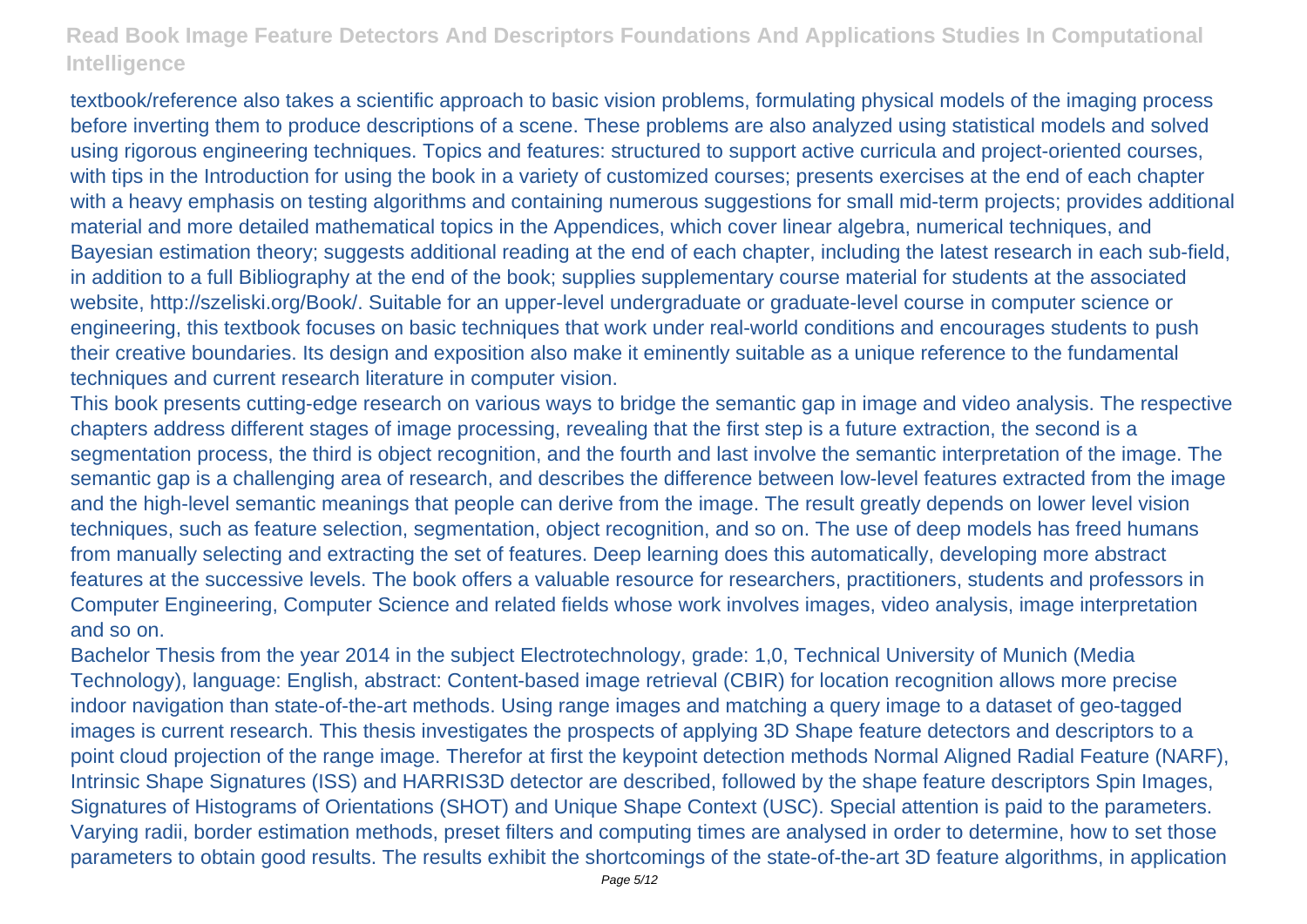of indoor navigation. Finally suggestions for improvement are made.

Updated for OpenCV 4 and Python 3, this book covers the latest on depth cameras, 3D tracking, augmented reality, and deep neural networks, helping you solve real-world computer vision problems with practical code Key Features Build powerful computer vision applications in concise code with OpenCV 4 and Python 3 Learn the fundamental concepts of image processing, object classification, and 2D and 3D tracking Train, use, and understand machine learning models such as Support Vector Machines (SVMs) and neural networks Book Description Computer vision is a rapidly evolving science, encompassing diverse applications and techniques. This book will not only help those who are getting started with computer vision but also experts in the domain. You'll be able to put theory into practice by building apps with OpenCV 4 and Python 3. You'll start by understanding OpenCV 4 and how to set it up with Python 3 on various platforms. Next, you'll learn how to perform basic operations such as reading, writing, manipulating, and displaying still images, videos, and camera feeds. From taking you through image processing, video analysis, and depth estimation and segmentation, to helping you gain practice by building a GUI app, this book ensures you'll have opportunities for hands-on activities. Next, you'll tackle two popular challenges: face detection and face recognition. You'll also learn about object classification and machine learning concepts, which will enable you to create and use object detectors and classifiers, and even track objects in movies or video camera feed. Later, you'll develop your skills in 3D tracking and augmented reality. Finally, you'll cover ANNs and DNNs, learning how to develop apps for recognizing handwritten digits and classifying a person's gender and age. By the end of this book, you'll have the skills you need to execute real-world computer vision projects. What you will learn Install and familiarize yourself with OpenCV 4's Python 3 bindings Understand image processing and video analysis basics Use a depth camera to distinguish foreground and background regions Detect and identify objects, and track their motion in videos Train and use your own models to match images and classify objects Detect and recognize faces, and classify their gender and age Build an augmented reality application to track an image in 3D Work with machine learning models, including SVMs, artificial neural networks (ANNs), and deep neural networks (DNNs) Who this book is for If you are interested in learning computer vision, machine learning, and OpenCV in the context of practical real-world applications, then this book is for you. This OpenCV book will also be useful for anyone getting started with computer vision as well as experts who want to stay up-to-date with OpenCV 4 and Python 3. Although no prior knowledge of image processing, computer vision or machine learning is required, familiarity with basic Python programming is a must.

The visual recognition problem is central to computer vision research. From robotics to information retrieval, many desired applications demand the ability to identify and localize categories, places, and objects. This tutorial overviews computer vision algorithms for visual object recognition and image classification. We introduce primary representations and learning approaches, with an emphasis on recent advances in the field. The target audience consists of researchers or students working in AI, robotics, or vision who would like to understand what methods and representations are available for these problems. This lecture summarizes what is and isn't possible to do reliably today, and overviews key concepts that could be employed in systems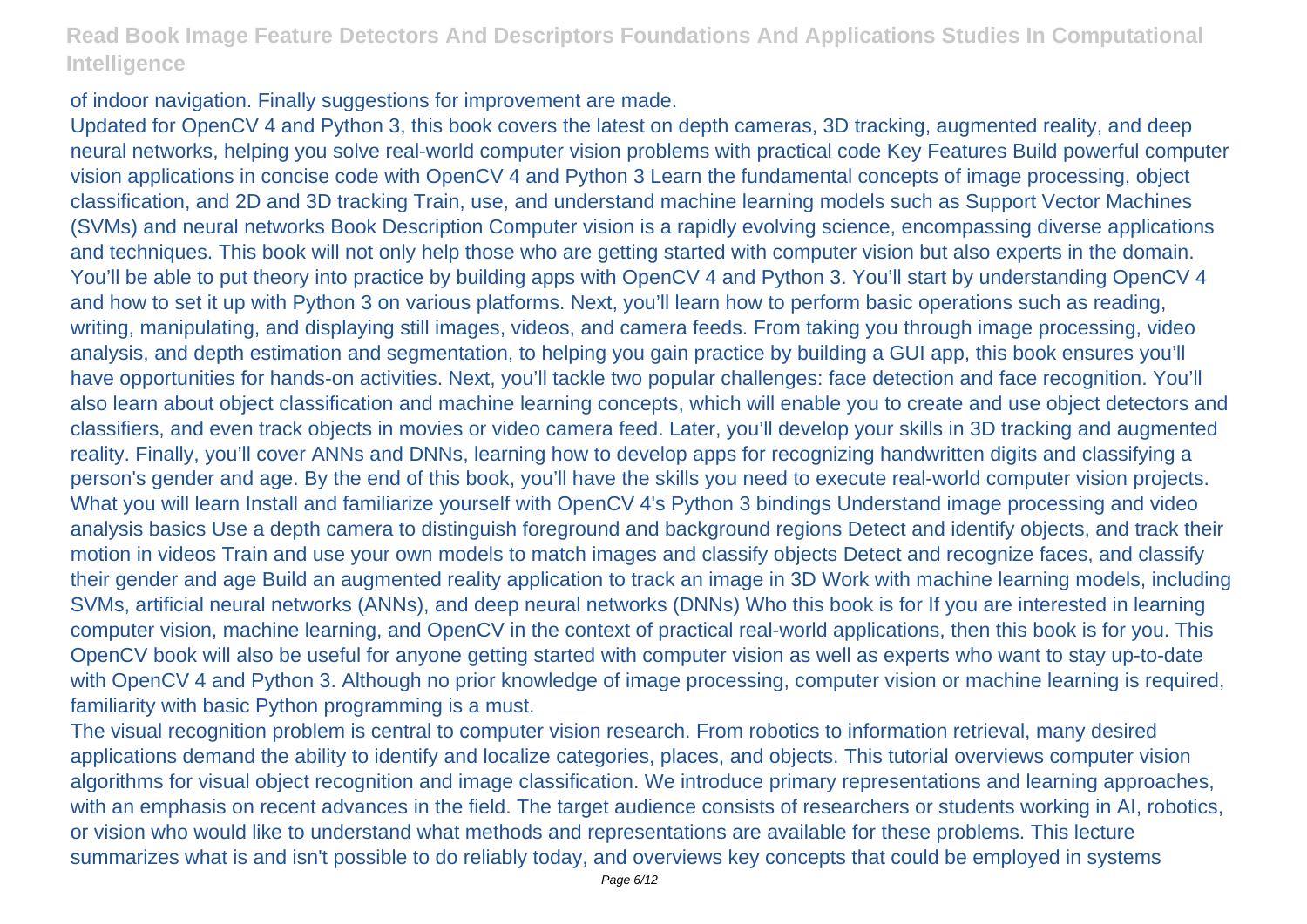### requiring visual categorization.

The two-volume set LNCS 7324/7325 constitutes the refereed proceedings of the 9th International Conference on Image and Recognition, ICIAR 2012, held in Aveiro, Portugal, in June 2012. The 107 revised full papers presented were carefully reviewed and selected from 207 submissions. The papers are organized in topical sections on clustering and classification; image processing; image analysis; motion analysis and tracking; shape representation; 3D imaging; applications; biometrics and face recognition; human activity recognition; biomedical image analysis; retinal image analysis; and call detection and modeling. The six-volume set comprising LNCS volumes 6311 until 6313 constitutes the refereed proceedings of the 11th European Conference on Computer Vision, ECCV 2010, held in Heraklion, Crete, Greece, in September 2010. The 325 revised papers presented were carefully reviewed and selected from 1174 submissions. The papers are organized in topical sections on object and scene recognition; segmentation and grouping; face, gesture, biometrics; motion and tracking; statistical models and visual learning; matching, registration, alignment; computational imaging; multi-view geometry; image features; video and event characterization; shape representation and recognition; stereo; reflectance, illumination, color; medical image analysis. It is with great pleasure that we welcome you all to the proceedings of the 2nd

InternationalSymposiumonVisualComputing(ISVC2006)heldinLakeTahoe. Followinga successfulmeeting lastyear,wewitnesseda muchstrongerandmore productive event this year. ISVC o?ers a common umbrella for the four main areas of visual computing including vision, graphics, visualization, and virtual reality. Its goal is to provide a forum for researchers, scientists, engineers and practitionersthroughouttheworldtopresenttheirlatestresearch?ndings,ideas, developments and applications in the broader area of visual computing. This year, the program consisted of 13 oral sessions, one poster session, ten special tracks, and six keynote presentations. The response to the call for - pers was very strong. We received more than twice the papers received last year. Speci?cally, we received over 280 submissions for the main symposium from which we accepted 65 papers for oral presentation (23% acceptance) and 56 papers for poster presentation (20% acceptance). Special track papers were solicited separately through the Organizing and Program Committees of each track. A total of 57 papers were accepted for presentation in the special tracks. All papers were reviewed with an emphasis on potential to contribute to the state of the art in the ?eld. Selection criteria included accuracy and originality of ideas, clarity and signi?cance of results, and presentation quality. The review process was quite rigorous, involving two to three independent blind reviews followed by several days of discussion. During the discussion period we tried to correct anomalies and errors that might have existed in the initial reviews.

This book provides readers with a selection of high-quality chapters that cover both theoretical concepts and practical applications of image feature detectors and descriptors. It serves as reference for researchers and practitioners by featuring survey chapters and research contributions on image feature detectors and descriptors. Additionally, it emphasizes several keywords in both theoretical and practical aspects of image feature extraction. The keywords include acceleration of feature detection and extraction, hardware implantations, image segmentation, evolutionary algorithm, ordinal measures, as well as visual speech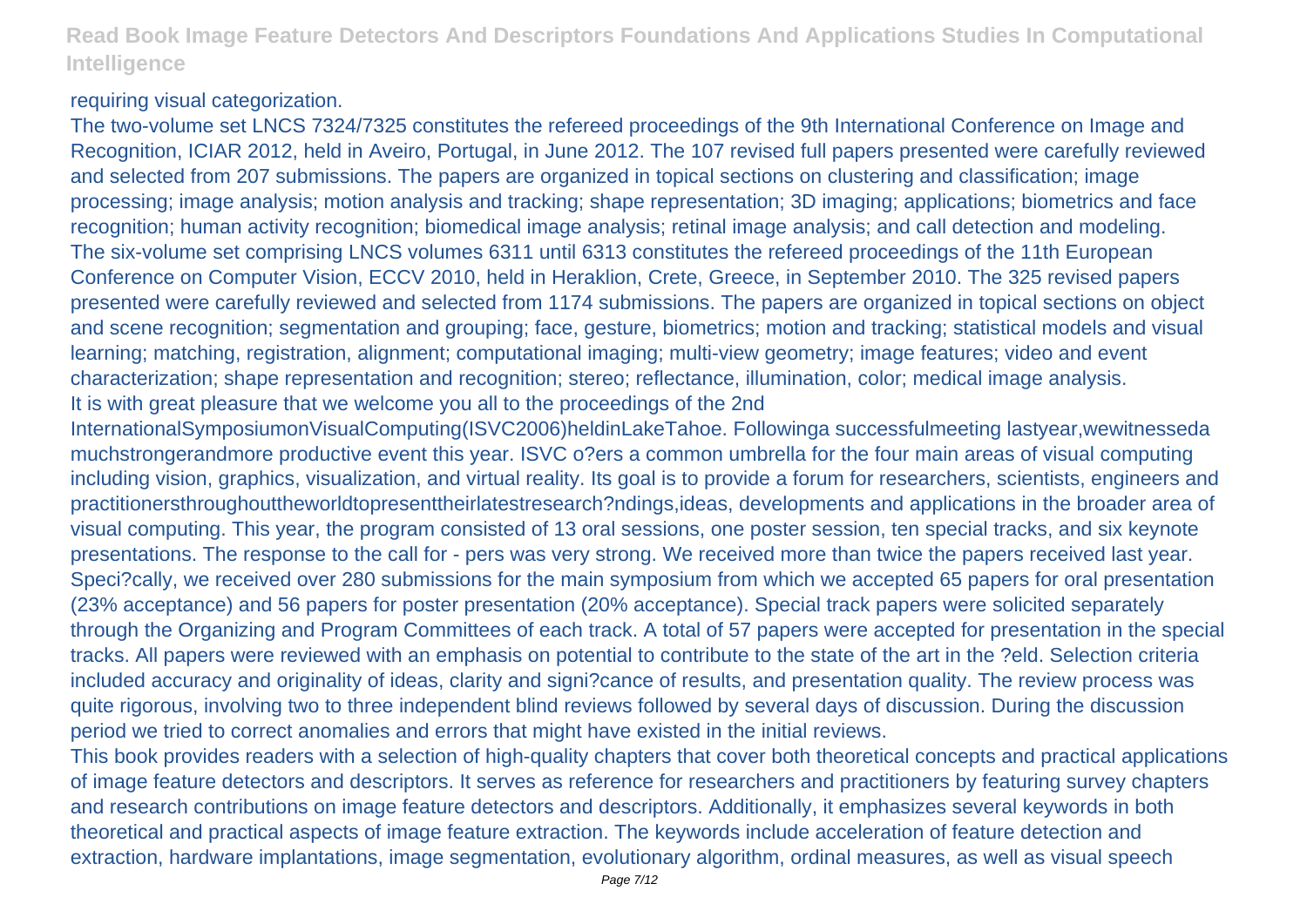#### recognition.

The three-volume set LNCS 9913, LNCS 9914, and LNCS 9915 comprises the refereed proceedings of the Workshops that took place in conjunction with the 14th European Conference on Computer Vision, ECCV 2016, held in Amsterdam, The Netherlands, in October 2016. The three-volume set LNCS 9913, LNCS 9914, and LNCS 9915 comprises the refereed proceedings of the Workshops that took place in conjunction with the 14th European Conference on Computer Vision, ECCV 2016, held in Amsterdam, The Netherlands, in October 2016. 27 workshops from 44 workshops proposals were selected for inclusion in the proceedings. These address the following themes: Datasets and Performance Analysis in Early Vision; Visual Analysis of Sketches; Biological and Artificial Vision; Brave New Ideas for Motion Representations; Joint ImageNet and MS COCO Visual Recognition Challenge; Geometry Meets Deep Learning; Action and Anticipation for Visual Learning; Computer Vision for Road Scene Understanding and Autonomous Driving; Challenge on Automatic Personality Analysis; BioImage Computing; Benchmarking Multi-Target Tracking: MOTChallenge; Assistive Computer Vision and Robotics; Transferring and Adapting Source Knowledge in Computer Vision; Recovering 6D Object Pose; Robust Reading; 3D Face Alignment in the Wild and Challenge; Egocentric Perception, Interaction and Computing; Local Features: State of the Art, Open Problems and Performance Evaluation; Crowd Understanding; Video Segmentation; The Visual Object Tracking Challenge Workshop; Web-scale Vision and Social Media; Computer Vision for Audio-visual Media; Computer VISion for ART Analysis; Virtual/Augmented Reality for Visual Artificial Intelligence; Joint Workshop on Storytelling with Images and Videos and Large Scale Movie Description and Understanding Challenge.

The two volumes LNCS 8814 and 8815 constitute the thoroughly refereed proceedings of the 11th International Conference on Image Analysis and Recognition, ICIAR 2014, held in Vilamoura, Portugal, in October 2014. The 107 revised full papers presented were carefully reviewed and selected from 177 submissions. The papers are organized in the following topical sections: image representation and models; sparse representation; image restoration and enhancement; feature detection and image segmentation; classification and learning methods; document image analysis; image and video retrieval; remote sensing; applications; action, gestures and audio-visual recognition; biometrics; medical image processing and analysis; medical image segmentation; computer-aided diagnosis; retinal image analysis; 3D imaging; motion analysis and tracking; and robot vision. This book introduces a range of image color feature extraction techniques. Readers are encouraged to try implementing the techniques discussed here on their own, all of which are presented in a very simple and step-by-step manner. In addition, the book can be used as an introduction to image color feature techniques for those who are new to the research field and software. The techniques are very easy to understand as most of them are described with pictorial examples. Not only the techniques themselves, but also their applications are covered. Accordingly, the book offers a valuable guide to these tools, which are a vital component of content-based image retrieval (CBIR).

Image Feature Detectors and DescriptorsFoundations and ApplicationsSpringer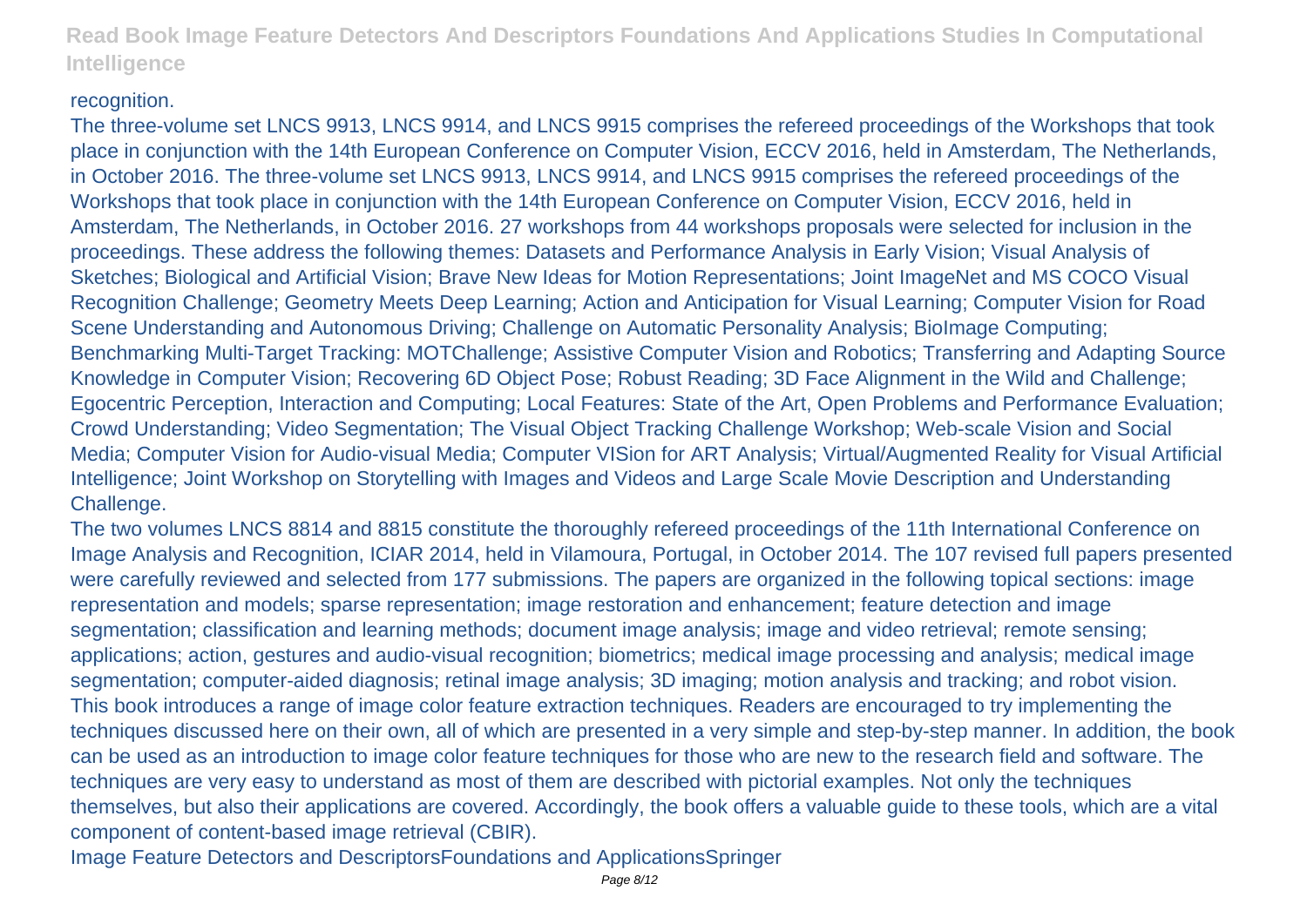Explore the mathematical computations and algorithms for image processing using popular Python tools and frameworks. Key Features Practical coverage of every image processing task with popular Python libraries Includes topics such as pseudo-coloring, noise smoothing, computing image descriptors Covers popular machine learning and deep learning techniques for complex image processing tasks Book Description Image processing plays an important role in our daily lives with various applications such as in social media (face detection), medical imaging (X-ray, CT-scan), security (fingerprint recognition) to robotics & space. This book will touch the core of image processing, from concepts to code using Python. The book will start from the classical image processing techniques and explore the evolution of image processing algorithms up to the recent advances in image processing or computer vision with deep learning. We will learn how to use image processing libraries such as PIL, scikit-mage, and scipy ndimage in Python. This book will enable us to write code snippets in Python 3 and quickly implement complex image processing algorithms such as image enhancement, filtering, segmentation, object detection, and classification. We will be able to use machine learning models using the scikit-learn library and later explore deep CNN, such as VGG-19 with Keras, and we will also use an end-to-end deep learning model called YOLO for object detection. We will also cover a few advanced problems, such as image inpainting, gradient blending, variational denoising, seam carving, quilting, and morphing. By the end of this book, we will have learned to implement various algorithms for efficient image processing. What you will learn Perform basic data preprocessing tasks such as image denoising and spatial filtering in Python Implement Fast Fourier Transform (FFT) and Frequency domain filters (e.g., Weiner) in Python Do morphological image processing and segment images with different algorithms Learn techniques to extract features from images and match images Write Python code to implement supervised / unsupervised machine learning algorithms for image processing Use deep learning models for image classification, segmentation, object detection and style transfer Who this book is for This book is for Computer Vision Engineers, and machine learning developers who are good with Python programming and want to explore details and complexities of image processing. No prior knowledge of the image processing techniques is expected.

This book constitutes the thoroughly refereed post-workshop proceedings of the International Workshop on Medical Computer Vision, MCV 2010, held in Beijing, China, in September 2010 as a satellite event of the 13th International Conference on Medical Image Computing and Computer Assisted Intervention, MICCAI 2010. The 10 revised full papers and 11 revised poster papers presented were carefully reviewed and selected from 38 initial submissions. The papers explore the use of modern image recognition technology in tasks such as semantic anatomy parsing, automatic segmentation and quantification, anomaly detection and categorization, data harvesting, semantic navigation and visualization, data organization and clustering, and general-purpose automatic understanding of medical images.

This book provides an overview of the current state of research on development and application of methods, algorithms, tools and systems associated with the studies on man-machine interaction. Modern machines and computer systems are designed not only to process information, but also to work in dynamic environment, supporting or even replacing human activities in areas such as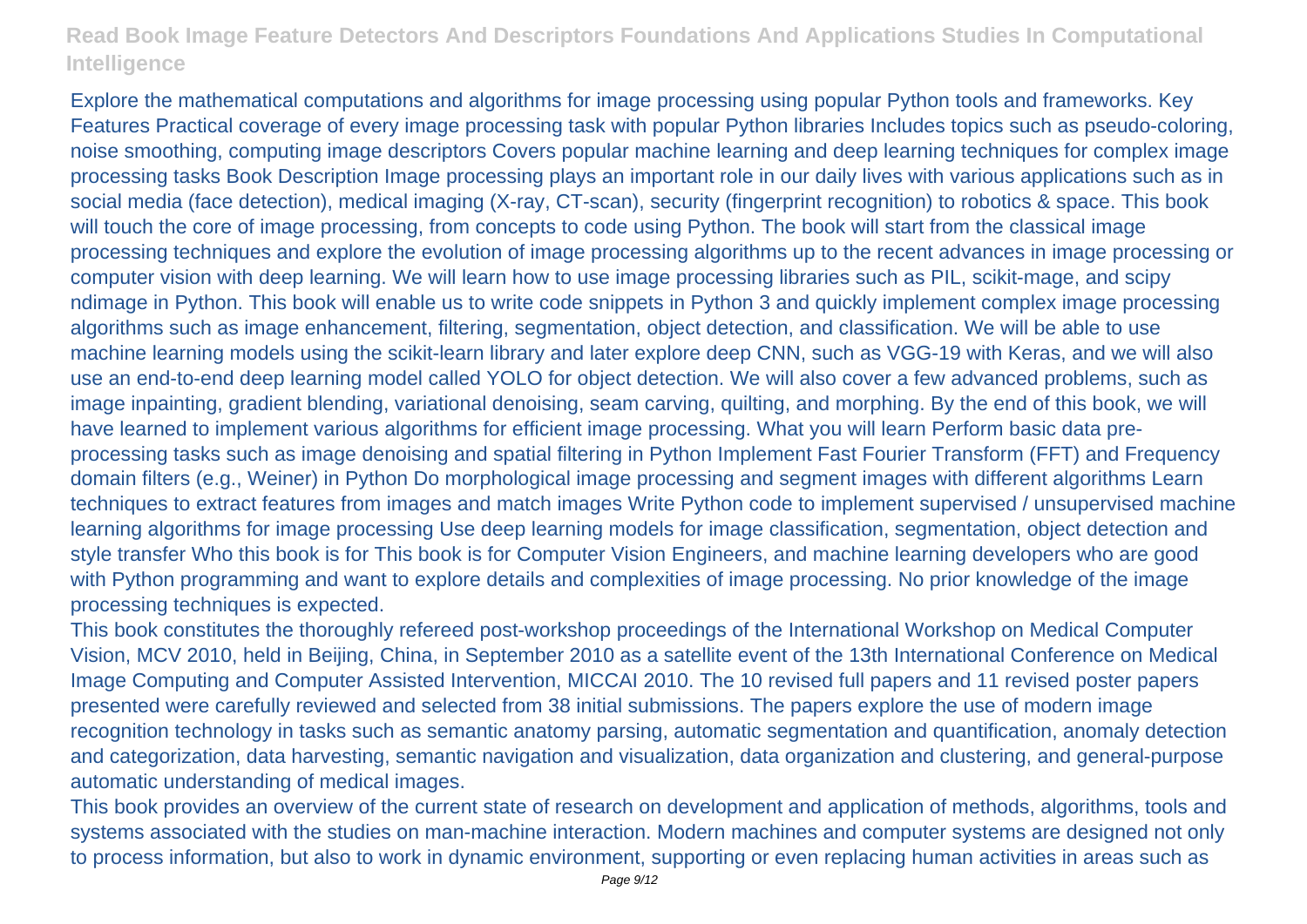business, industry, medicine or military. The interdisciplinary field of research on man-machine interactions focuses on broad range of aspects related to the ways in which human make or use computational artifacts, systems and infrastructure. This monograph is the fourth edition in the series and presents new concepts concerning analysis, design and evaluation of manmachine systems. The selection of high-quality, original papers covers a wide scope of research topics focused on the main problems and challenges encountered within rapidly evolving new forms of human-machine relationships. The presented material is structured into following sections: human-computer interfaces, robot, control, embedded and navigation systems, bio-data analysis and mining, biomedical signal processing, image and motion data processing, decision support and expert systems, pattern recognition, fuzzy systems, algorithms and optimisation, computer networks and mobile technologies, and data management systems.

This book collects a series of research papers in the area of Image Processing and Communications which not only introduce a summary of current technology but also give an outlook of potential feature problems in this area. The key objective of the book is to provide a collection of comprehensive references on some recent theoretical development as well as novel applications in image processing and communications. The book is divided into two parts and presents the proceedings of the 6th International Image Processing and Communications Conference (IP&C 2014) held in Bydgoszcz, 10-12 September 2014. Part I deals with image processing. A comprehensive survey of different methods of image processing, computer vision is also presented. Part II deals with the telecommunications networks and computer networks. Applications in these areas are considered. Local Invariant Features Detectors is an overview of invariant interest point detectors, how they evolved over time, how they work, and what their respective strengths and weaknesses are.

This book constitutes the thoroughly refereed proceedings of the 12th International Conference on Image Analysis and Recognition, ICIAR 2015, held in Niagara Falls, ON, Canada, in July 2015. The 55 revised full papers and 5 short papers presented were carefully reviewed and selected from 80 submissions. The papers are organized in the following topical sections: image quality assessment; image enhancement; image segmentation, registration and analysis; image coding, compression and encryption; dimensionality reduction and classification; biometrics; face description, detection and recognition; human activity recognition; robotics and 3D vision; medical image analysis; and applications.

Video is one of the most important forms of multimedia available, as it is utilized for security purposes, to transmit information, promote safety, and provide entertainment. As motion is the most integral element in videos, it is important that motion detection systems and algorithms meet specific requirements to achieve accurate detection of real time events. Feature Detectors and Motion Detection in Video Processing explores innovative methods and approaches to analyzing and retrieving video images. Featuring empirical research and significant frameworks regarding feature detectors and descriptor algorithms, the book is a critical reference source for professionals, researchers, advanced-level students, technology developers, and academicians.

The two volume set LNCS 9256 and 9257 constitutes the refereed proceedings of the 16th International Conference on Computer Analysis of Images and Patterns, CAIP 2015, held in Valletta, Malta, in September 2015. The 138 papers presented were carefully reviewed and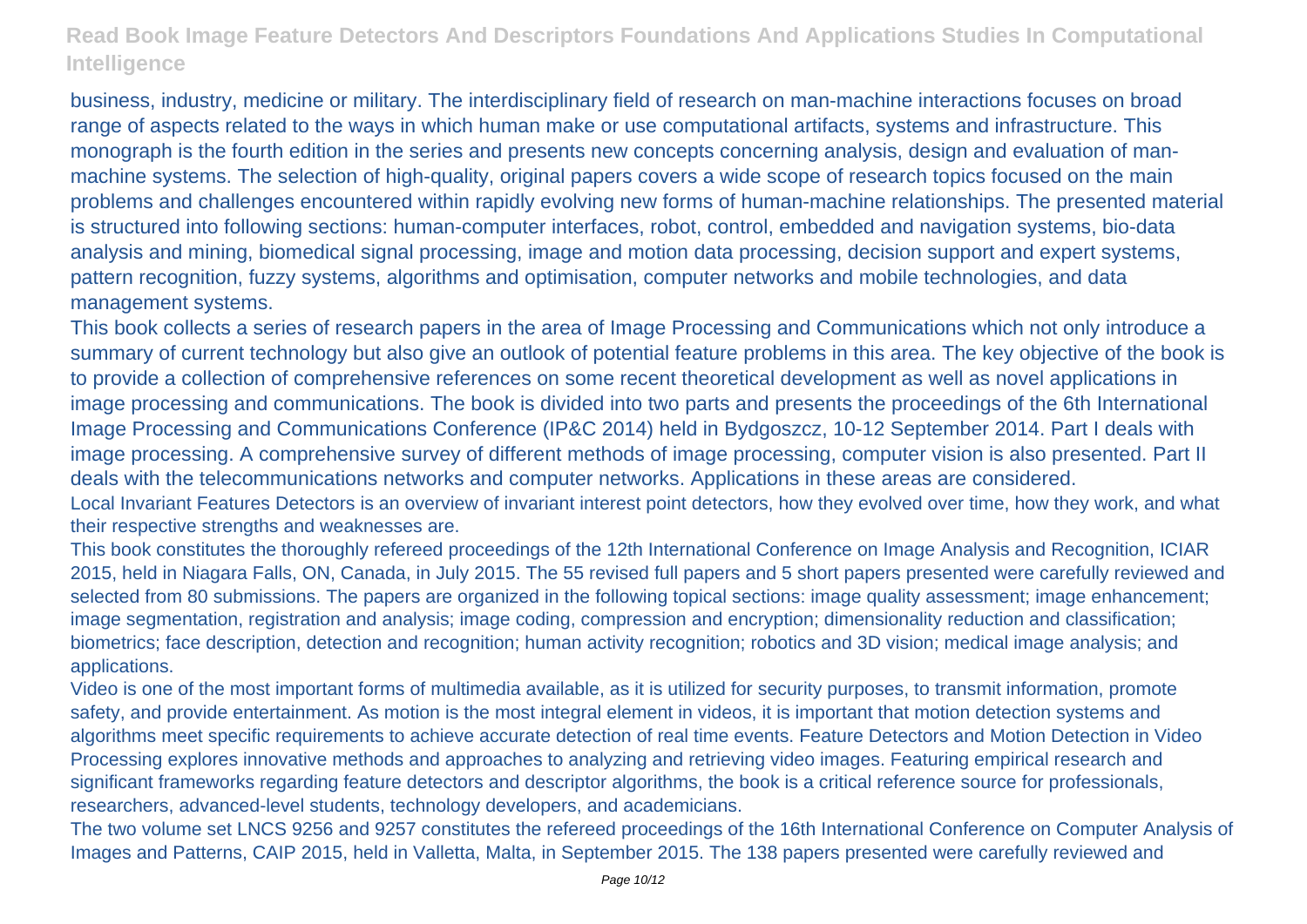selected from numerous submissions. CAIP 2015 is the sixteenth in the CAIP series of biennial international conferences devoted to all aspects of computer vision, image analysis and processing, pattern recognition, and related fields.

The focus of this book is an application of Digital Twin as a concept and an approach, based on the most accurate view on a physical production system and its digital representation of complex engineering products and systems. It describes a methodology to create and use Digital Twin in a built environment for the improvement and optimization of factory processes such as factory planning, investment planning, bottleneck analysis, and in-house material transport. The book provides a practical response based on achievements of engineering informatics in solving challenges related to the optimization of factory layout and corresponding processes. This book introduces the topic, providing a foundation of knowledge on process planning, before discussing the acquisition of objects in a factory and the methods for object recognition. It presents process simulation techniques, explores challenges in process planning, and concludes by looking at future areas of progression. By providing a holistic, trans-disciplinary perspective, this book will showcase Digital Twin technology as state-of-the-art both in research and practice.

This book addresses the problems that hinder image authentication in the presence of noise. It considers the advantages and disadvantages of existing algorithms for image authentication and shows new approaches and solutions for robust image authentication. The state of the art algorithms are compared and, furthermore, innovative approaches and algorithms are introduced. The introduced algorithms are applied to improve image authentication, watermarking and biometry. Aside from presenting new directions and algorithms for robust image authentication in the presence of noise, as well as image correction, this book also: Provides an overview of the state of the art algorithms for image authentication in the presence of noise and modifications, as well as a comparison of these algorithms, Presents novel algorithms for robust image authentication, whereby the image is tried to be corrected and authenticated, Examines different views for the solution of problems connected to image authentication in the presence of noise, Shows examples, how the new techniques can be applied to image authentication, watermarking and biometry. This book is written on the one hand for students, who want to learn about image processing, authentication, watermarking and biometry, and on the other hand for engineers and researchers, who work on aspects of robustness against modifications of secure images.

The 2010 edition of the European Conference on Computer Vision was held in Heraklion, Crete. The call for papers attracted an absolute record of 1,174 submissions. We describe here the selection of the accepted papers: Thirty-eight area chairs were selected coming from Europe (18), USA and Canada (16), and Asia (4). Their selection was based on the following criteria: (1) Researchers who had served at least two times as Area Chairs within the past two years at major vision conferences were excluded; (2) Researchers who served as Area Chairs at the 2010 Computer Vision and Pattern Recognition were also excluded (exception: ECCV 2012 Program Chairs); (3) Minimization of overlap introduced by Area Chairs being former student and advisors; (4) 20% of the Area Chairs had never served before in a major conference; (5) The Area Chair selection process made all possible efforts to achieve a reasonable geographic distribution between countries, thematic areas and trends in computer vision. Each Area Chair was assigned by the Program Chairs between 28–32 papers. Based on paper content, the Area Chair recommended up to seven potential reviewers per paper. Such assignment was made using all reviewers in the database including the conflicting ones. The Program Chairs manually entered the missing conflict domains of approximately 300 reviewers. Based on the recommendation of the Area Chairs, three reviewers were selected per paper (with at least one being of the top three suggestions), with 99.